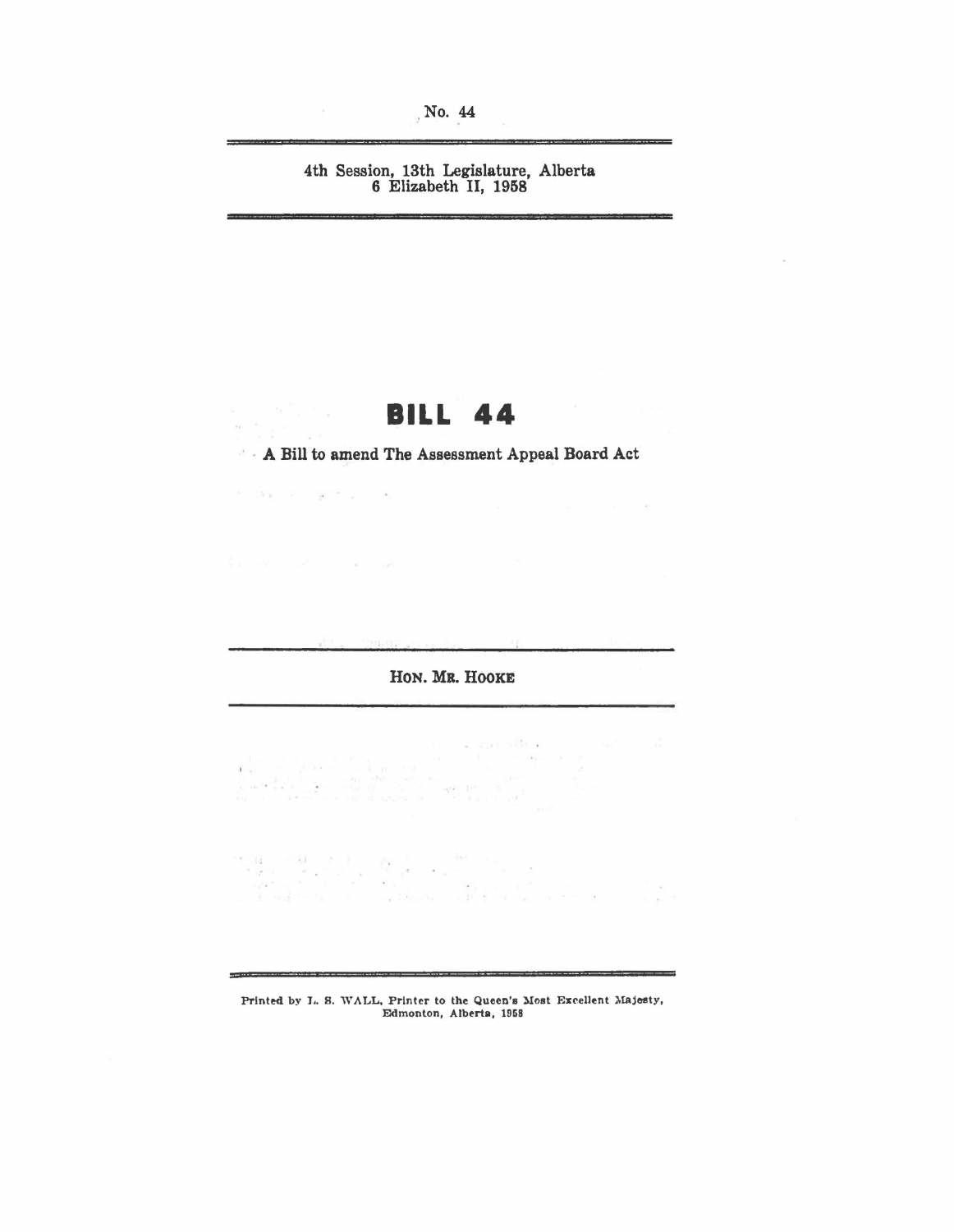#### **Explanatory Note**

The game of

ú.

da Francisco

 $\mathbf{r}_\mathrm{in}$  , we

**All Service** 

 $\mathcal{N}$  . The set of the  $\mathcal{L}_{\mathcal{N}}$  and  $\mathcal{L}_{\mathcal{N}}$ 

 $\frac{1}{2}$ 

General. In 1957 the Legislature enacted The Municipalities Assessment and Equalization Act and The Assessment Appeal Board Act. As a result of the changes made by these Acts and for greater administrative efficiency it is Director of Assessments and to divide his duties between a Super-<br>visor of Assessments and an Assessment Commissioner.

2. (a) Reference to Director of Assessments changed to refer to Supervisor of Assessments.

(b) Definition of "Commissioner" substituted for definition of "Director".

(c) Definition of Supervisor of Assessments added.

3. Section 14 presently reads:

"14. An appeal lies to the Board by any municipality from all orders of the Assessment Equalization Board made in relation to the equalization of assessments and from any assessments made by the Director-<br>other than asses

**4.** This amendment will provide for an appeal to the Board from any assessment made by the Supervisor of Assessments, the Assessment Commissioner or an inspector of assessments for the reason that in no case is there a right of complaint to the Court of Revision.

 $\sim$  100  $\sim$ 

 $\alpha$  ,  $\alpha$  ,  $\alpha$ 

 $\label{eq:12} \begin{array}{rcl} \hat{\mathbf{x}}(k) & = & \mathbf{x}_{1} \\ \end{array}$ 

 $\mathbf{r} = \mathbf{r} \times \mathbf{r}$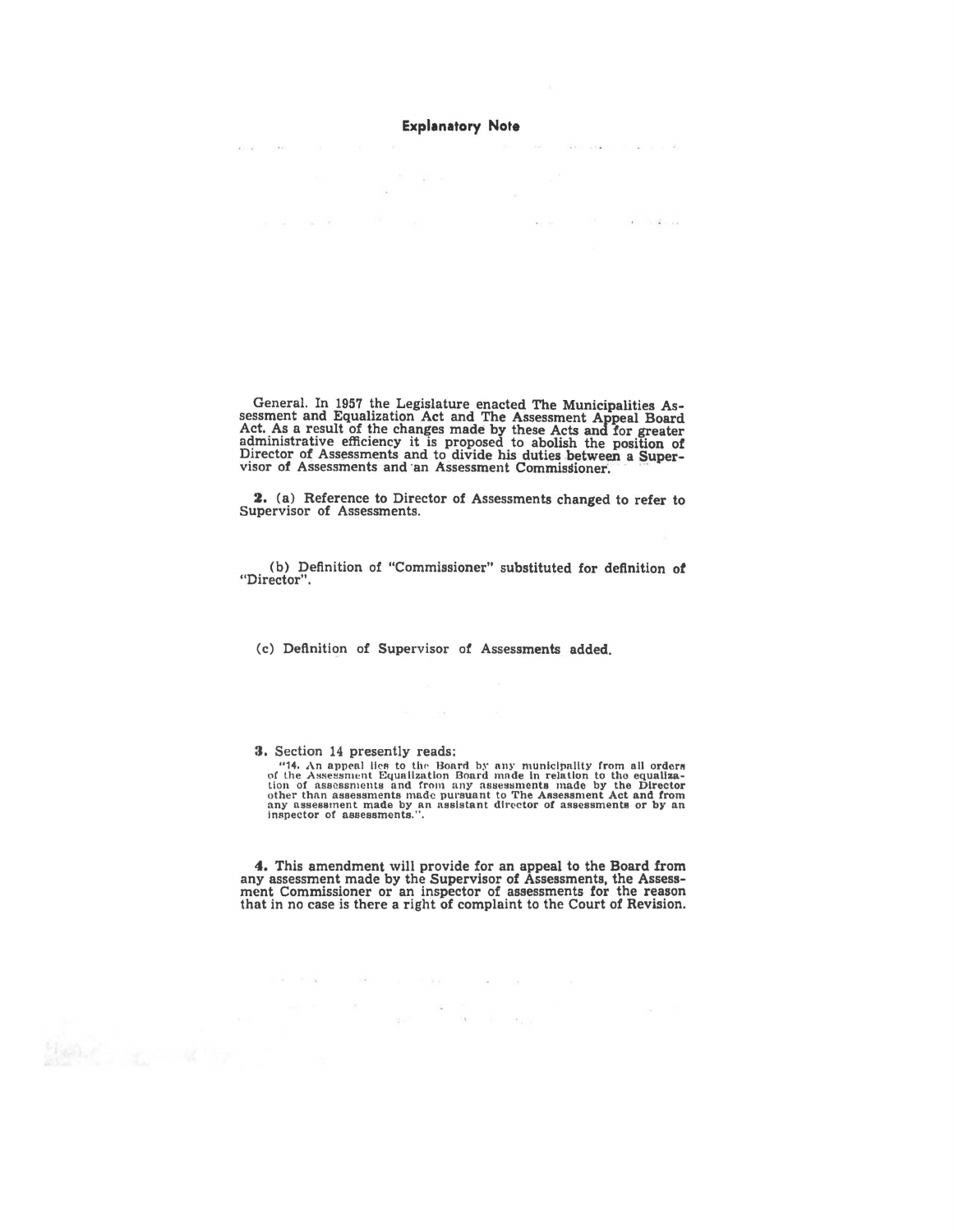# **BILL**

#### No. 44 of 1958

An Act to amend The Assessment Appeal Board Act

#### *(Assented to* , 1958)

**HER** MAJESTY, by and with the advice and consent of the Legislative Assembly of the Province of Alberta, enacts as follows:

**1.** The Assessment Appeal Board Act, being chapter 2 of the Statutes of Alberta, 1957, is hereby amended.

**2.** Section 2 is amended

- (a) as to clause  $(b)$ , subclause (ii) by striking out the word "Director" ·and by substituting the word "Supervisor'',
- (b) by striking out clause (e) and by substituting the following:
	- " (e) "Commissioner" means the Assessment Commissioner appointed pursuant to *The Municipalities Assessment and Equalization Act;",*
- (c) by adding immediately after clause  $(h)$  the following new clause :
	- $''(i)$  "Supervisor" means the Supervisor of Assessments appointed pursuant to *The Municipalities Assessment and Equalization Act.".*

3. Section 14 is amended

- (a) by striking out the word "Director" and by substituting the word "Supervisor",
- (b) by striking out the words "an assistant director of assessments" and by substituting the words "the Commissioner".

**4.** Section 16 is amended by striking out the word "Director" wherever it occurs and by substituting the words "Supervisor, the Commissioner or an inspector of assessments".

5. This Act comes into force on the day upon which it is assented to.